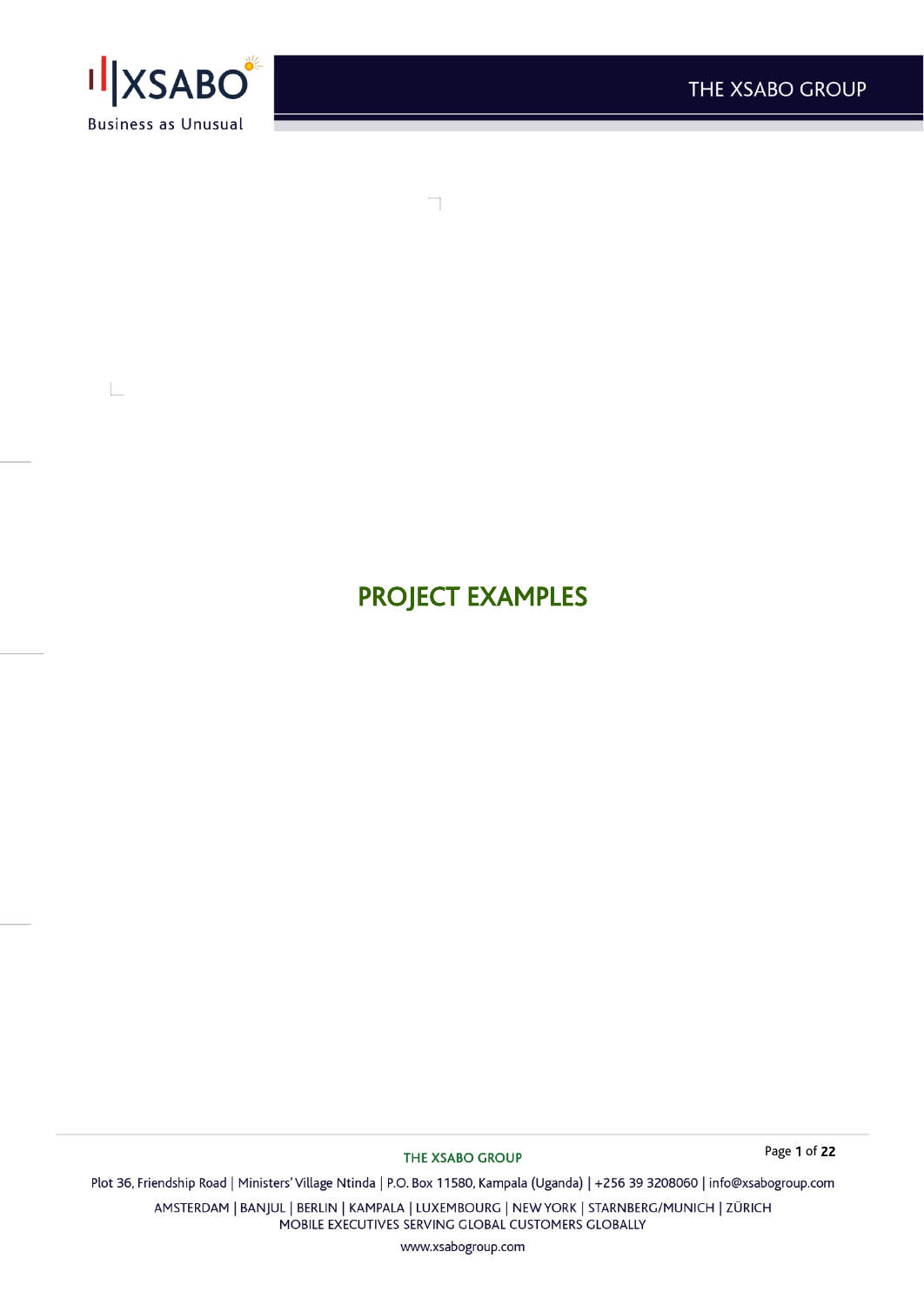

# Project Example 1 of 21

# Presidential Initiative "Wealth Creation" | Commercial Diplomacy

### The Client

❖ Government of the Republic of The Gambia / State House Banjul

### Topic

Wealth Creation for the rural areas of the Republic of The Gambia: A Presidential Initiative to pave a path out of poverty for the people of The Gambia and thus spur prosperity

- ❖ Development of hands-on concept for Wealth Creation through Commodity-Based Industrialization
- ❖ Determination of the financing concept
- ❖ Drawing of results-oriented implementation timetable

## Results (expected)

- ❖ Successful launch of Commodity-Based Factories
- ❖ Wealth Creation for rural people through commercial collaboration with them across the entire value chain of the corresponding factory – from the farmers through traders, logistics companies and service centres up to financial services
- ❖ Sustainable improvement of the quality of life of the target group up to the minimum acceptable continental standards to the very least
- ❖ Create conditions to revive the leading role played by The Gambia before independence and make it "The Dubai of West Africa."

Page 2 of 22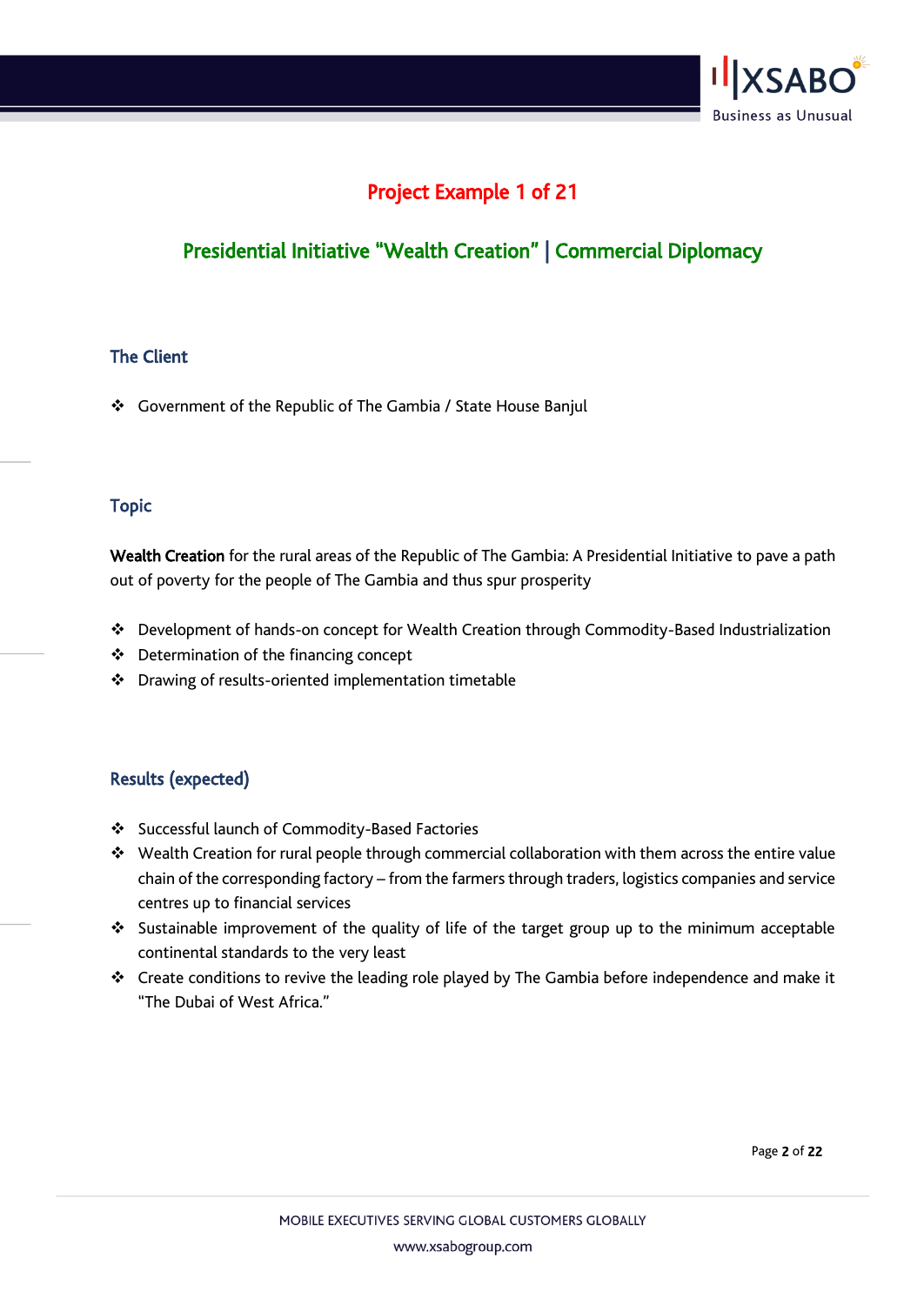

# Project Example 2 of 21

# Powering Sustainable Development | Commercial Diplomacy

### The Client

❖ Internal project of The Xsabo Group with the special purpose vehicles MSS XSABO POWER LIMITED (20MW), XSABO NKONGE SOLARLINE LIMITED (20MW), XSABO LIRA SOLARLINE LIMITED (50MW) und XSABO HYBRID SOLUTIONS LIMITED (five projects à 0.5MW each)

### Topic

Clean and sustainable energy for economic growth, social equity, a stable climate and a healthy environment

- ❖ Conception, design, financing and implementation of a 150MW Solar Power Project in the Republic of Uganda, beginning with a 20MW Pilot Solar Power Plant
- ❖ Implementation of the "roll-out phase" in other parts of Uganda

### Results

- ❖ Pilot Solar Power Plant (20MW) successfully commissioned by President Yoweri K. Museveni in the presence, among others, of Vice President Edward K. Ssekandi and Engineer Simon D'Ujanga (Minister of State for Energy)
- ❖ The projects of the "roll-out phase," namely:
	- Xsabo Nkonge Solarline (20MW)
	- Xsabo Lira Solarline (50MW)

 now in the permit and licensing phase, with construction start for the first project of the "roll-out" phase (Xsabo Nkonge Solarline) expected before end of 2020

❖ Implementation of five (5) Off-Grid Solar Hybrid Projects under finalization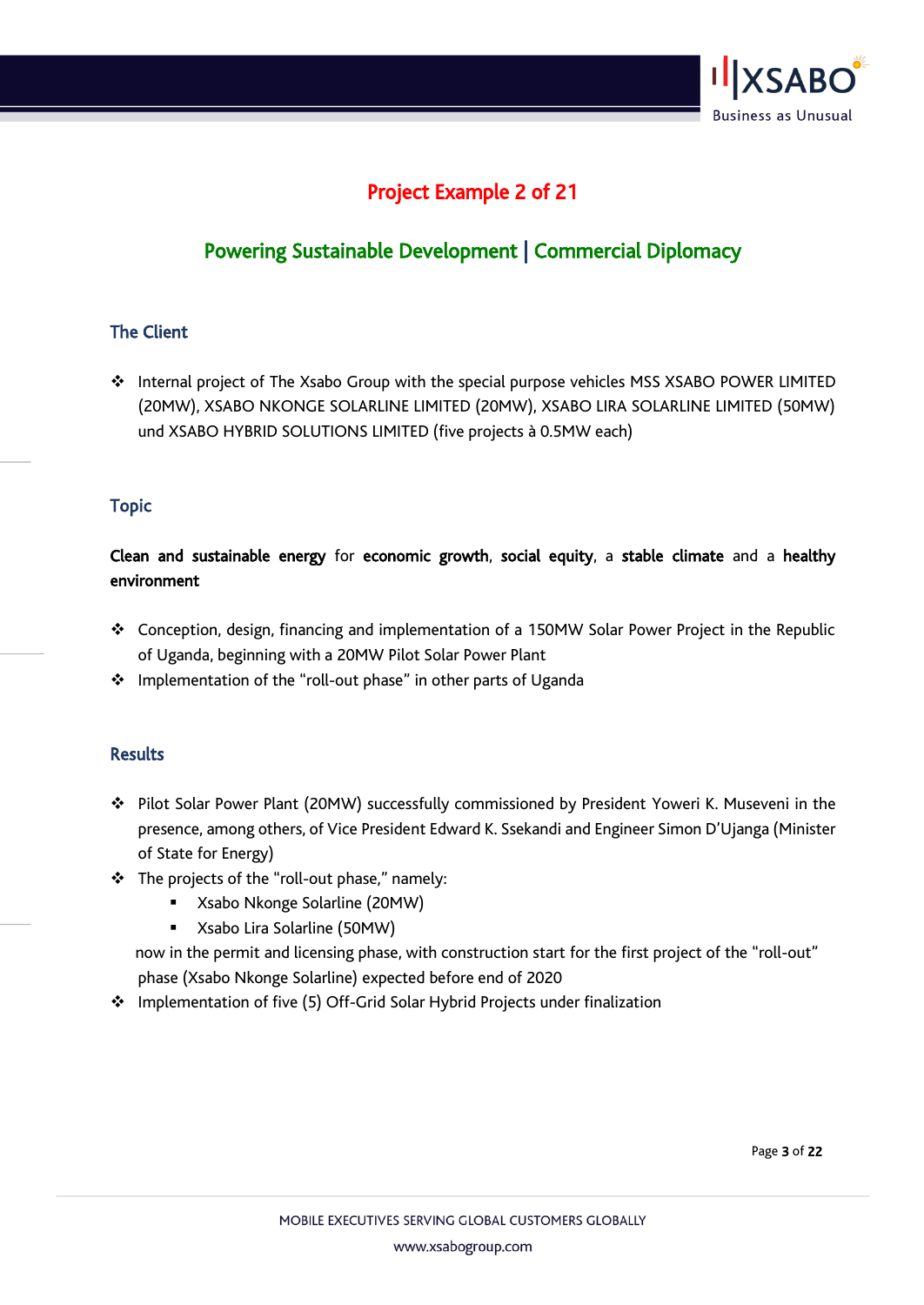

## Project Example 3 of 21

# Income Generation for the Youth | Commercial Diplomacy / Market Entry

## The Client

❖ Buyasso Ventures Limited / The Xsabo Foundation

### Topic

Market Entry / Promotion of Youth Entrepreneurship through a coffee factory for the youth of Greater Masaka Region, where the Pilot Solar Power Park (20MW) of The Xsabo Group is located

- ❖ Market Analysis / Business Plan
- ❖ Development of the market entry strategy
- ❖ Organizing financing
- ❖ Construction of the coffee factory

- ❖ Successful construction and commissioning of the coffee factory
- ❖ Reliable income for young people along the entire value chain right from the coffee gardens through transport companies up to the factory and later in the end products
- ❖ Creation of the requisite conditions to build a national brand as a basis for successful international trade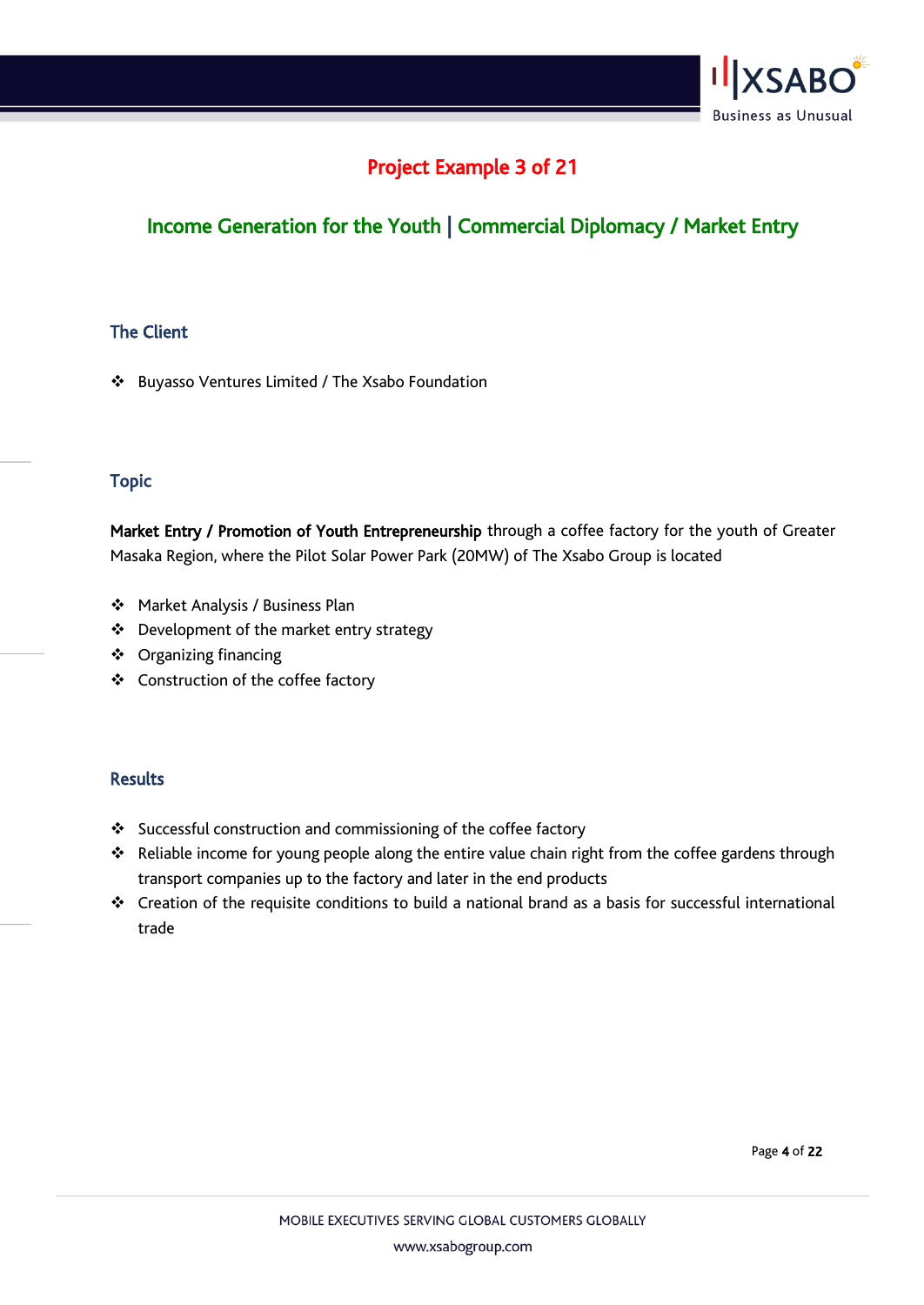

# Project Example 4 of 21

# Product Development | Market Entry

## The Client

❖ Fancy Pads Ventures Limited / The Xsabo Foundation

### Topic

Support to Paper Artists towards New Product Development / Help towards Self-Help: development of 100% biodegradable sanitary pads as a measure to keep the "Girl Child" in Uganda and eventually other African countries in school

- ❖ Market research and market analysis
- ❖ Financing new product development
- ❖ Participation in determination of production process
- ❖ Development of market entry strategy

- ❖ Low cost 100% biodegradable soft sanitary pads with skin-friendly surface and highly absorbent core successfully developed from banana and other Ugandan vegetable fibres
- ❖ Improved menstrual hygiene management for many girls and women
- ❖ Hundreds of girls who missed school during their menstrual period now attending school regularly
- ❖ Factory for production of a critical mass for the market due for construction before the end of 2020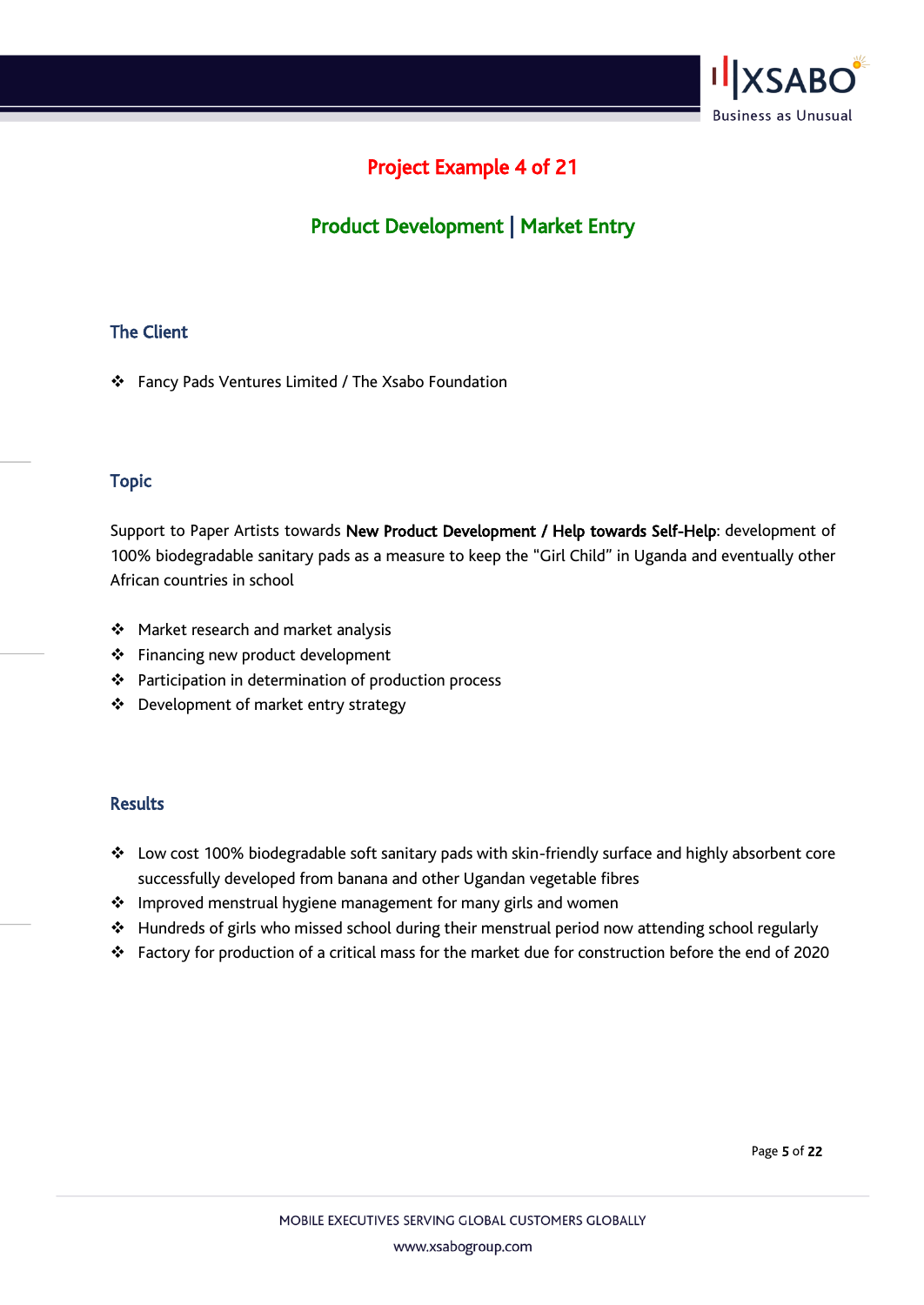

# Project Example 5 of 21

# Market Entry | Commercial Diplomacy

### The Client

❖ Embassy of the Republic of South Africa in Berlin (Federal Republic of Germany)

#### Topic

Marketing strategy and Promotion for young fashion designers for planned entry into the German market:

- ❖ Potential analysis for market entry
- ❖ Identification of strategic and operational implications
- ❖ Support in marketing and promotional activities

#### Results

- ❖ Fashion Show "Cape Town meets Berlin" successfully held with important personalities from the fashion industry, politics, diplomacy and culture in attendance
- ❖ Financing of promotional events secured through high profile corporate sponsors
- ❖ Successful entry into the German market

Page 6 of 22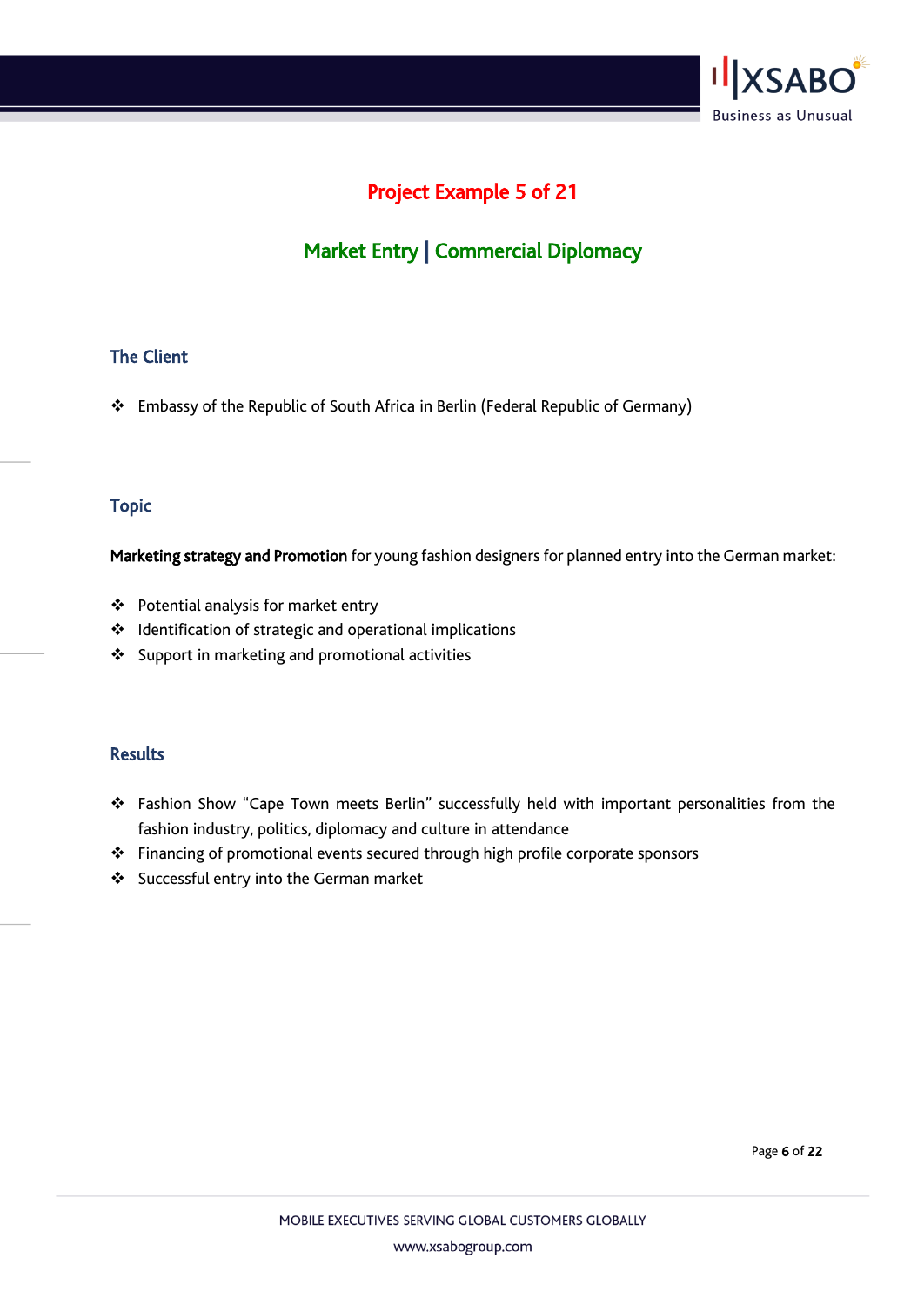

# Project Example 6 of 21

# Training & Coaching | Interim Management

## The Client

❖ A System Development Trainer (Medium-Sized Company) in Germany

### Topic

#### IT Consulting and Training

- ❖ Microsoft Acure Administrator
- ❖ Microsoft Windows Server Knowhow
- ❖ Microsoft Windows Server Securing
- ❖ Veeam Back up and Replication
- ❖ VMWare Sphere Configuration

#### **Results**

- ❖ Above average improvement of the productivity of the IT Specialists
- ❖ Sales volume tripled
- ❖ Clear increase in Employee Satisfaction

Page 7 of 22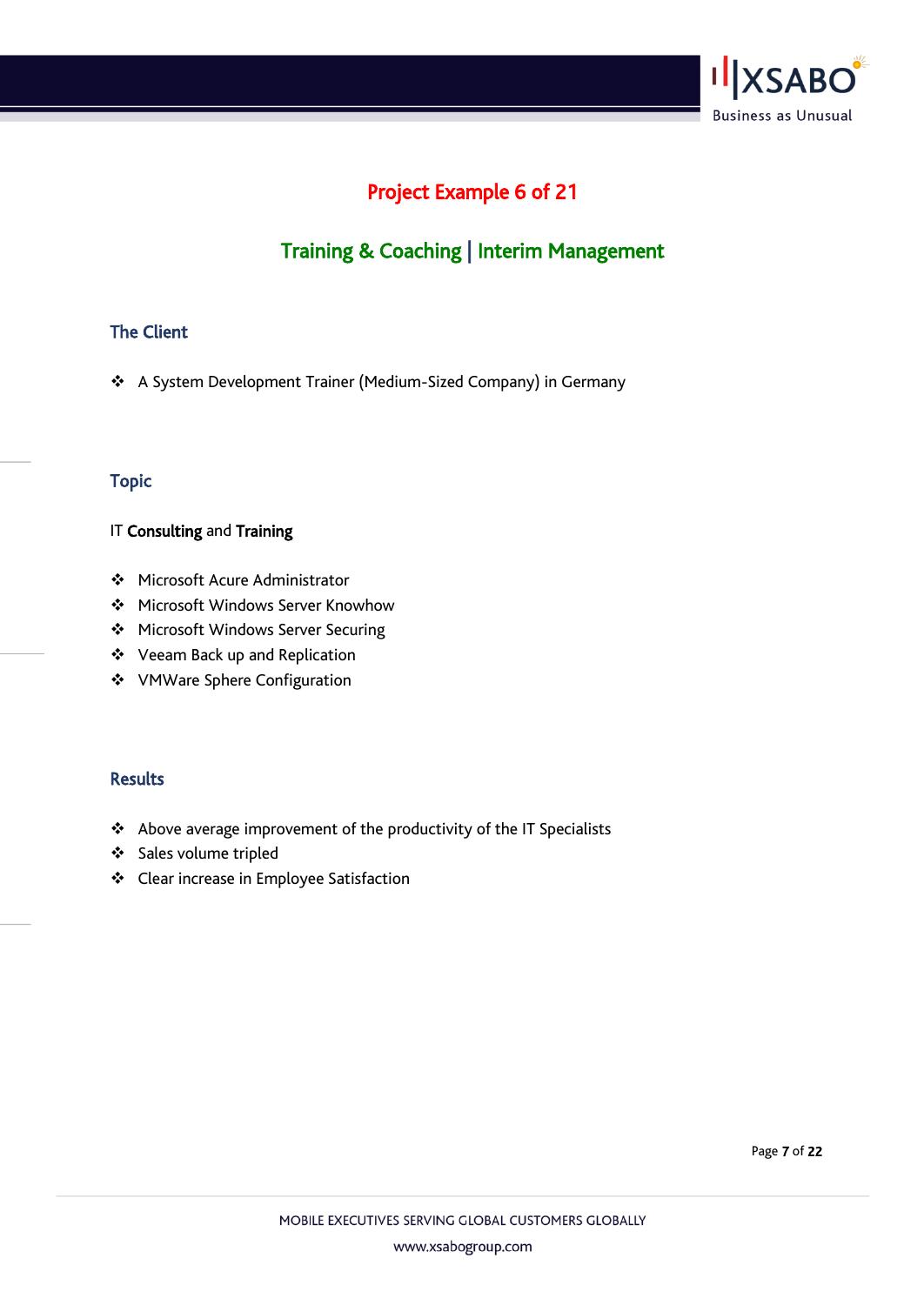

# Project Example 7 of 21

# IT Business Development | Interim Management

## The Client

❖ A German System Developer

### Topic

#### IT Business Development

- ❖ Artificial intelligence concepts for semi-autonomous driving
- ❖ IT-Training on semi-autonomous driving

### Results

- ❖ Successful implementation by the final client (Automobile company of the premium class)
- ❖ Increased customer and employee satisfaction

Page 8 of 22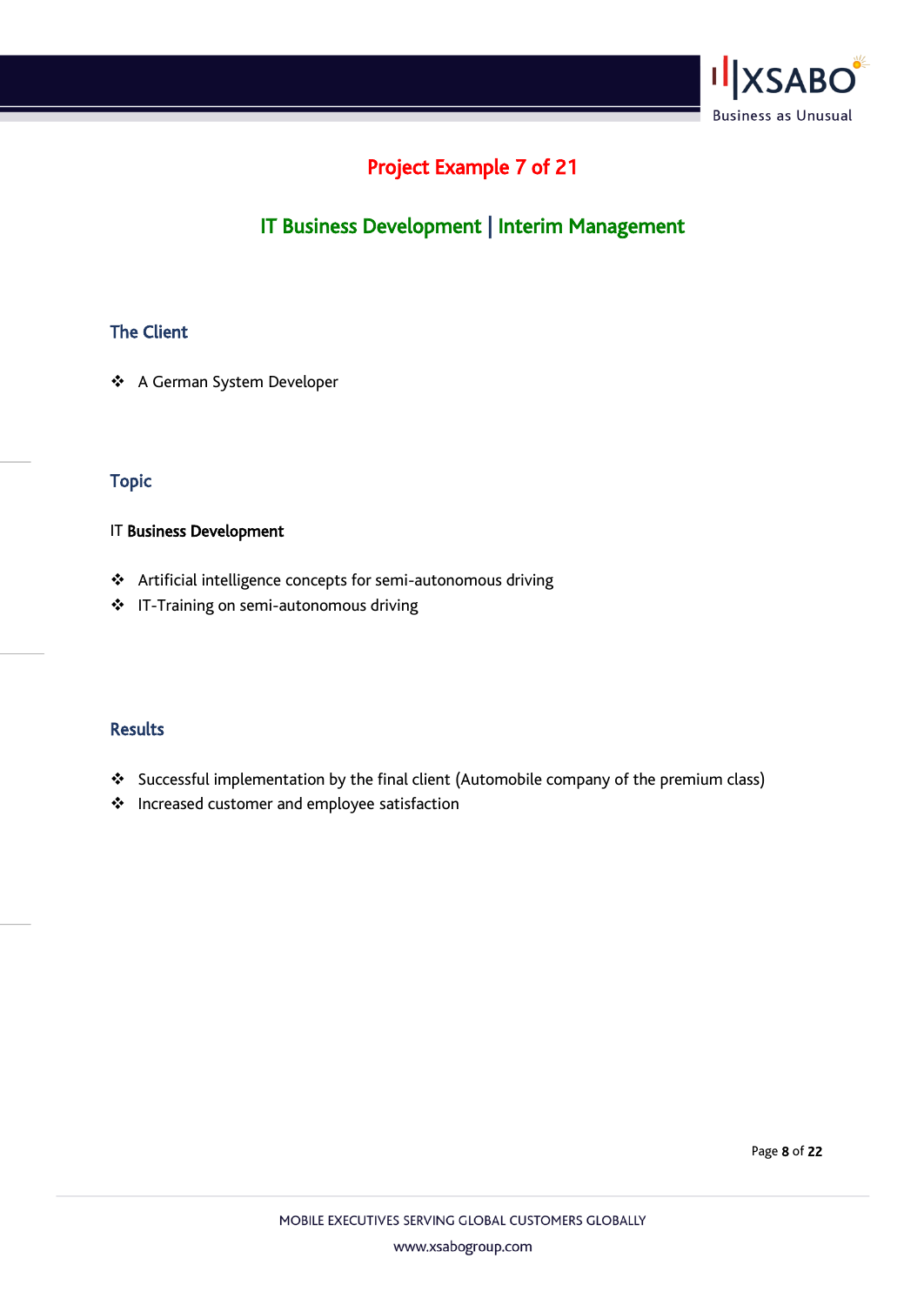

# Project Example 8 of 21

# Securing the Future | Business Network Structuring

#### **Client**

❖ "High Profile" Non-Profit-Organisation with a worldwide presence

### Topic

Adaptation of a classic management consulting engagement — adapted Balanced Scorecard — for the development of forward-looking strategies:

- ❖ to improve transparency at various organisational levels (horizontal as well as vertical)
- ❖ to ensure more efficiency and effectiveness in controlling and management
- ❖ for the identification of opportunities for cost reduction without grave cuts in the service offering
- ❖ for the exploitation of sources for additional income while improving the financial structure
- ❖ for a more innovative approach to Cash Management and Portfolio Management
- ❖ for the optimisation of service quality and the corresponding service offering
- ❖ for the exploitation of synergies in the relationship with external business partners
- ❖ to increase staff motivation and promote as well as strengthen staff bonding

- ❖ Significant increase in revenues and durable cost reduction
- ❖ Quality improvement as regards services and service and/or product offering
- ❖ Increased satisfaction and bonding of sponsors (institutional as well as private)
- ❖ Exploitation of brand potential and improvement of the organisation's public image
- ❖ Optimization of processes along the entire value chain
- ❖ Reduction of complexity and better manageability of the organisation
- ❖ Introduction of competence and talent management through value-oriented personnel management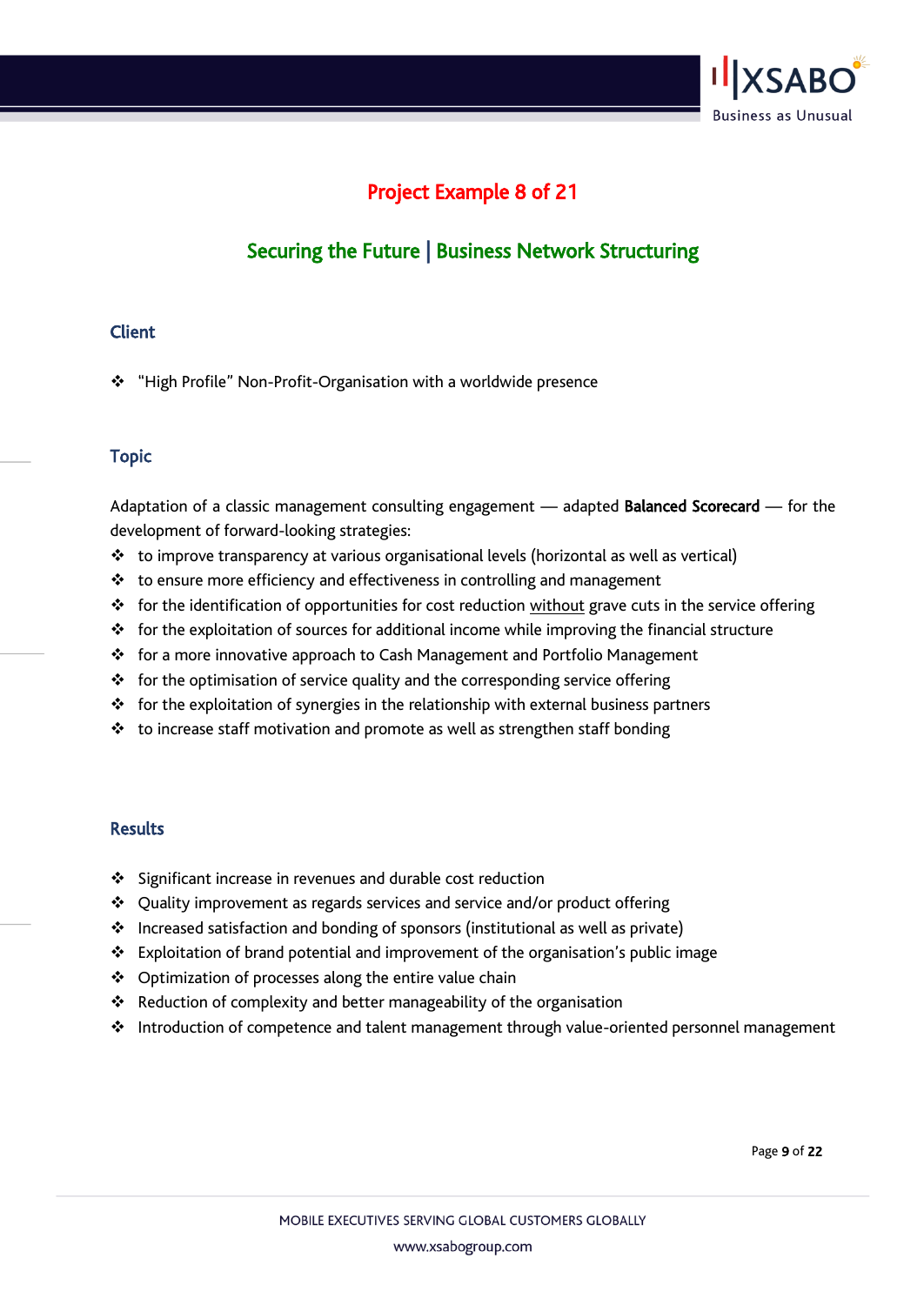

# Project Example 9 of 21

# International Market Research | Business Expansion

### **Client**

❖ Group of investors with far-reaching highly demanding business ambitions (Commercial Real Estate, Banking)

## The Topic

Conception and launching of a new Corporate Group with the explicit goal of providing a fully integrated "intelligent and innovative" service offering in commercial real estate [Sub-Project: Business Unit Banking]

- ❖ Classification of mortgage banks in the general banking landscape in Germany
- ❖ Market, customer and competitive analysis (mortgage banks in Germany)
	- Current and future trends in mortgage banking
	- **■** Implications of relevant recent legal developments (e.g. Basel II, EU demands in connection with German federal guarantees for public financial institutions, particularly the "Landesbanken" and their subsidiaries)
	- **■** Analysis of market volume and market development for individual business segments
	- Positioning of selected mortgage banks in the competitive environment
	- Detailed analysis of the strategic direction of selected mortgage banks
	- ❖ Identification of chances and risks in mortgage banking
	- ❖ Determination of acquisition targets in banking / financial services
	- ❖ (Next Step: "Due Diligence selected Private Banks and mortgage banks in Germany and Switzerland)

#### Results

- ❖ Position of banks in the corporate group structure defined
- ❖ Innovative business model and strategy developed (Real Estate Investment Banking, Corporate Real Estate Management, Real Estate Portfolio Management, Facility Management, Research and Analysis)
- ❖ Basis for strategic positioning of acquisition targets established

Page 10 of 22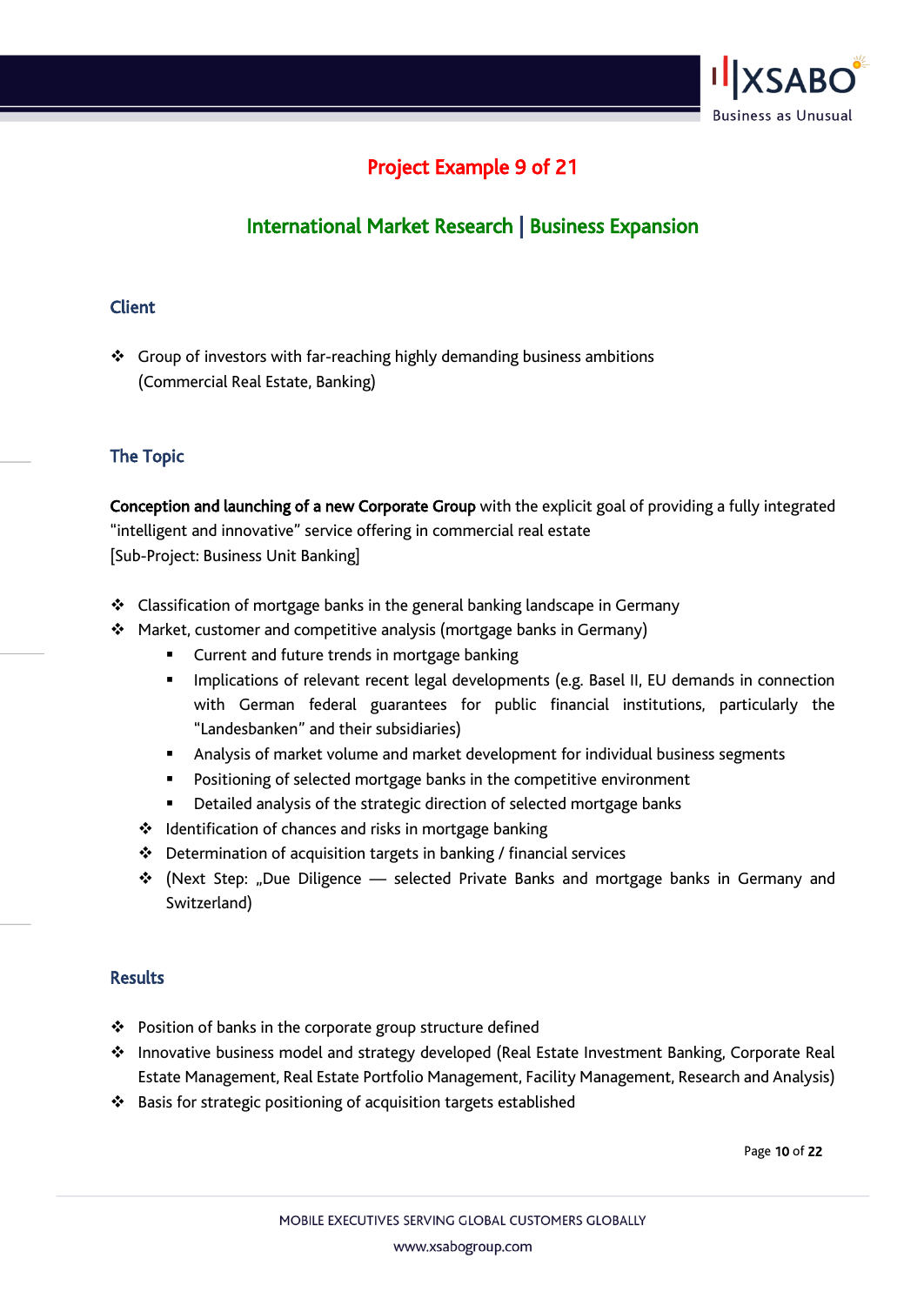

# Project Example 10 of 21

## Customer Relationship Management |Business Networking (Marketing Excellence)

#### **Client**

❖ A leading pharmaceutical company with a worldwide presence

### The Topic

Increase of revenues and profitability through strategic customer relationship management and "Marketing Excellence"

- ❖ Research and analysis of the current standing of the company from customers' perspective
- ❖ Determination of the current level of customer satisfaction and bonding among the relevant target groups (general practitioners, urologists, neurologists/psychiatrists, pulmologists, cardiologists, physicians in hospitals, pharmacists in hospitals, pharmacists)
- ❖ Evaluation of service performance on the basis of pre-defined performance benchmarks
- ❖ SWOT analysis in the competitive environment
- ❖ Derivation of strategic and operational implications
- ❖ Strategy recommendation
- ❖ Corresponding implementation plan and schedule

#### **Results**

- ❖ Service offering optimised and improved
- ❖ Significant increase in efficiency and market coverage
- ❖ Increased customer satisfaction and bonding
- ❖ Solid basis for increased revenues and profitability created
- ❖ Measures and tools for continuous improvement introduced

Page 11 of 22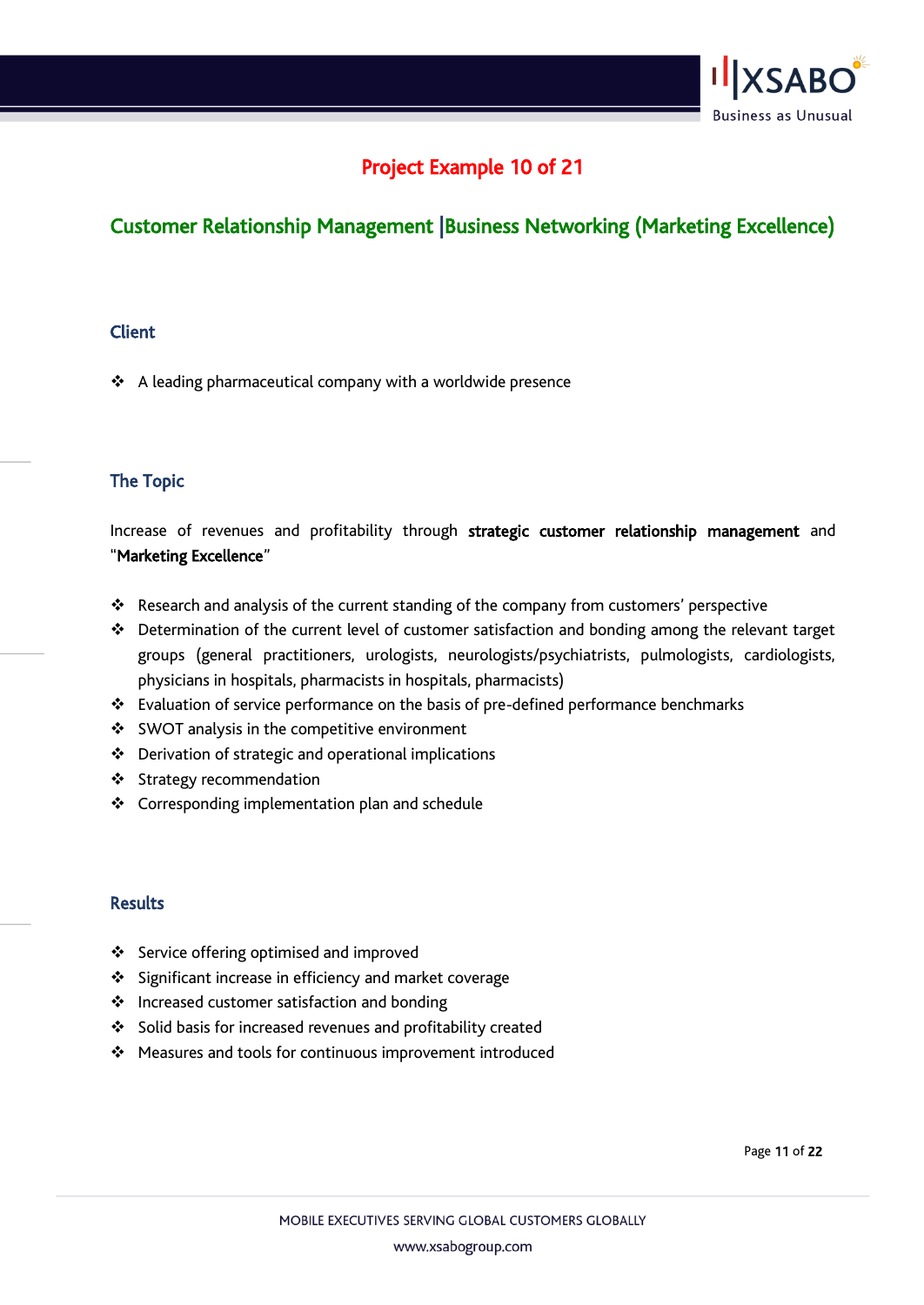

# Project Example 11 of 21

# Opportunities from Globalization | Business Network Structuring

#### **Client**

❖ A "Start-up"

(Third-Party Research: Exploitation of "deconstruction" opportunities in the pharmaceutical industry)

## The Topic

Preparation of a professional Business Plan to capture the interest of Venture Capitalists and win development subsidies from the Government

- ❖ Assessment of the market potential for a particularly innovative business idea
- ❖ Analysis of the capabilities and chances of competitors (current as well as potential)
- ❖ Evaluation of the chances and risks for the "Start-up"
- ❖ Identification of unique advantages that would enable the "Start up" to outperform competitors
- ❖ Development of the corresponding marketing strategy (Pricing, Promotion, Distribution) and marketing plan
- ❖ Revenue forecast (short as well as middle term)
- ❖ Cashflow and sensitivity analysis
- ❖ Drafting of the implementation plan, including monitoring and feedback mechanisms

### **Results**

- ❖ Solid foundation for the "Start-up" laid within a time period described by the client as "far above average"
- ❖ Revenue forecasts confirmed by developments since strategy recommendations began to be implemented

Page 12 of 22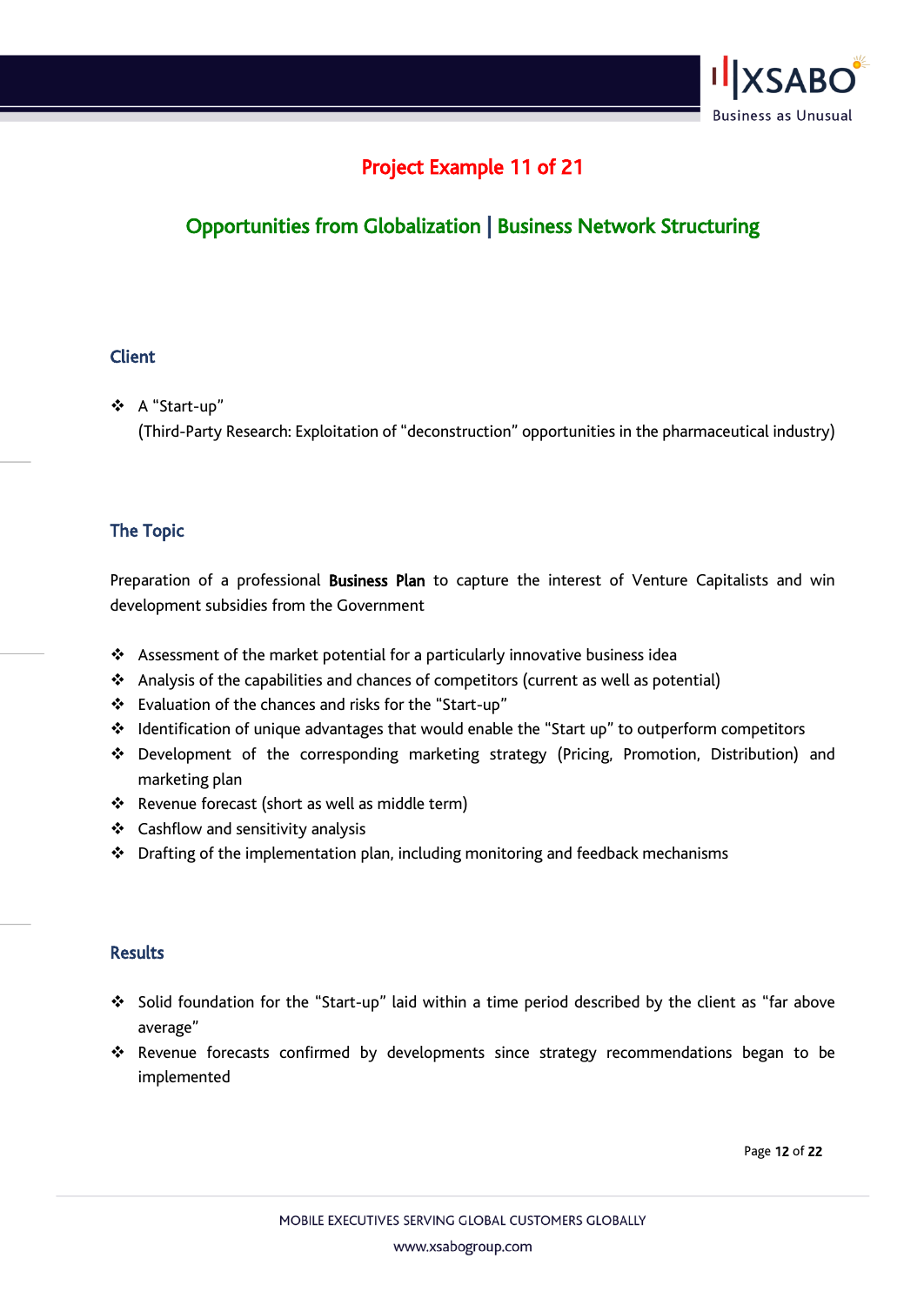

# Project Example 12 of 21

# Growth Opportunities | International Expansion

### The Client

❖ Middle-sized company in the Emerging Markets (Wholesale – foodstuffs)

### Topic

Exploitation of Growth Opportunities within as well as beyond traditional industry boundaries

- ❖ Portfolio analysis at the "business field" and "product/services" levels
	- **E** Analysis of the current positioning of "business units" according to market share / growth
	- Evaluation of expected future performance
	- **■** Identification of attractive markets beyond traditional industry boundaries where the company can gain competitive advantages with its current core capabilities
	- **E** Determination of new competencies or capabilities that the company would need in order to be successful in the new markets or business areas resulting from the above
- ❖ Derivation of strategic implications based on the classic four-field-matrix (Cash cows, Problem zones, Question marks, Stars)
- ❖ Identification of strategic options for the exploitation of growth opportunities and thus for revenue increase

#### **Results**

- ❖ Realistic growth opportunities, including those beyond traditional industry boundaries, identified
- ❖ Corresponding strategic and operational measures for their exploitation determined
- ❖ Strategic business and organisational units restructured accordingly to promote greater efficiency and effectiveness in marketing and sales

Page 13 of 22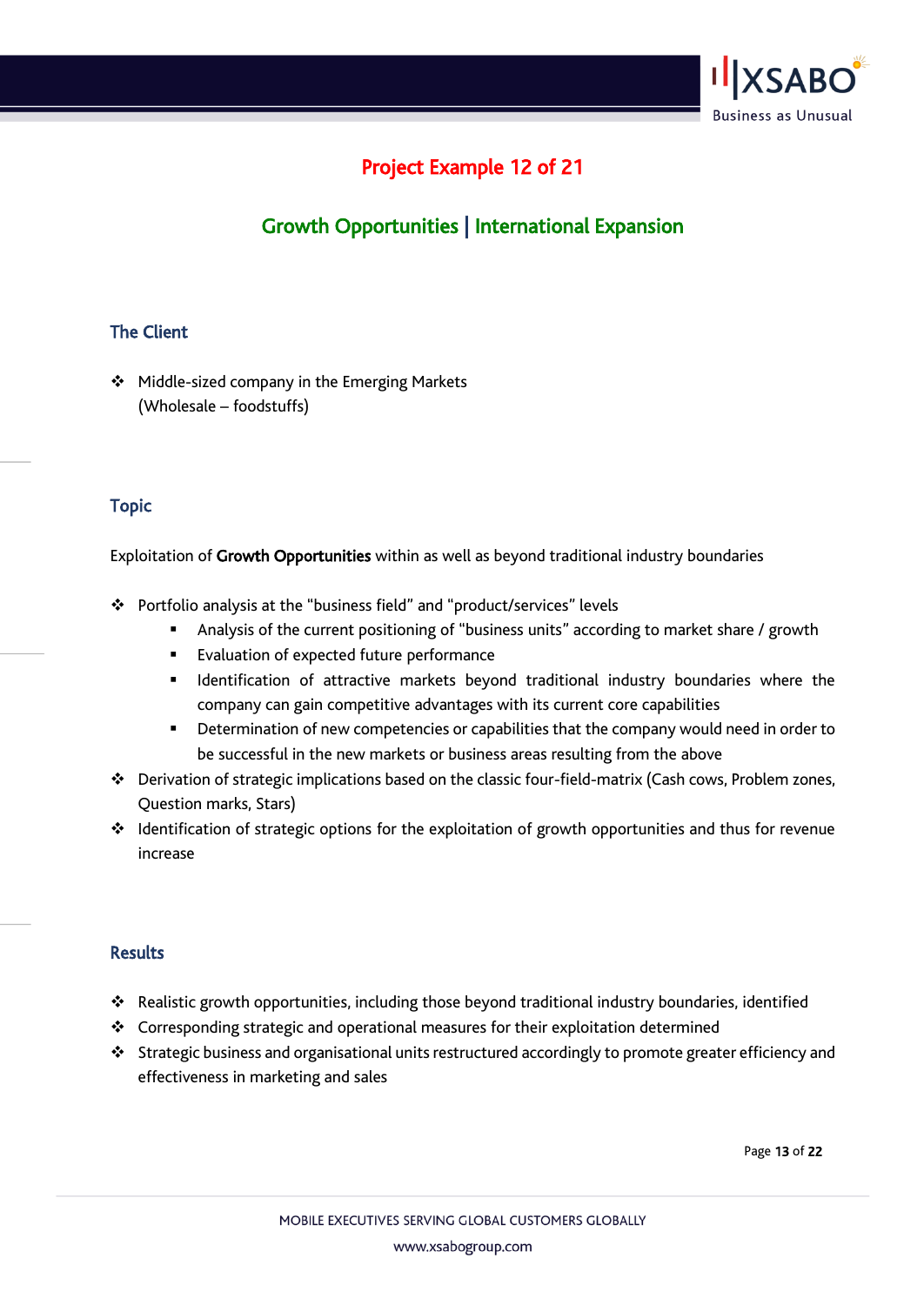

# Project Example 13 of 21

# Sales Growth | Business Networking

### **Client**

❖ A Global Player in Banking (Global Corporate Banking / Investment Banking)

## The Topic

Identification and exploitation of opportunities to increase sales volume through "Cross Selling"

- ❖ Comparison of the company's relative "Wallet Share" with target customers (relative to competitors' wallet share)
- ❖ Identification of customers with the expected "wallet share potential" from the clients' perspective
- ❖ Evaluation of the corresponding needs of target customers after an assessment of the product and service offerings that they currently purchase or take advantage of
- ❖ Identification of "Gaps" in the product and service programme of the company
- ❖ Planning of measures for optimal "Cross Selling" (Product / service offering, marketing, …)
- ❖ Implementation plan

#### Results

- ❖ New customers with high potential from the company's perspective won over
- ❖ Sales volume clearly boosted
- ❖ Increased customer satisfaction and bonding

Page 14 of 22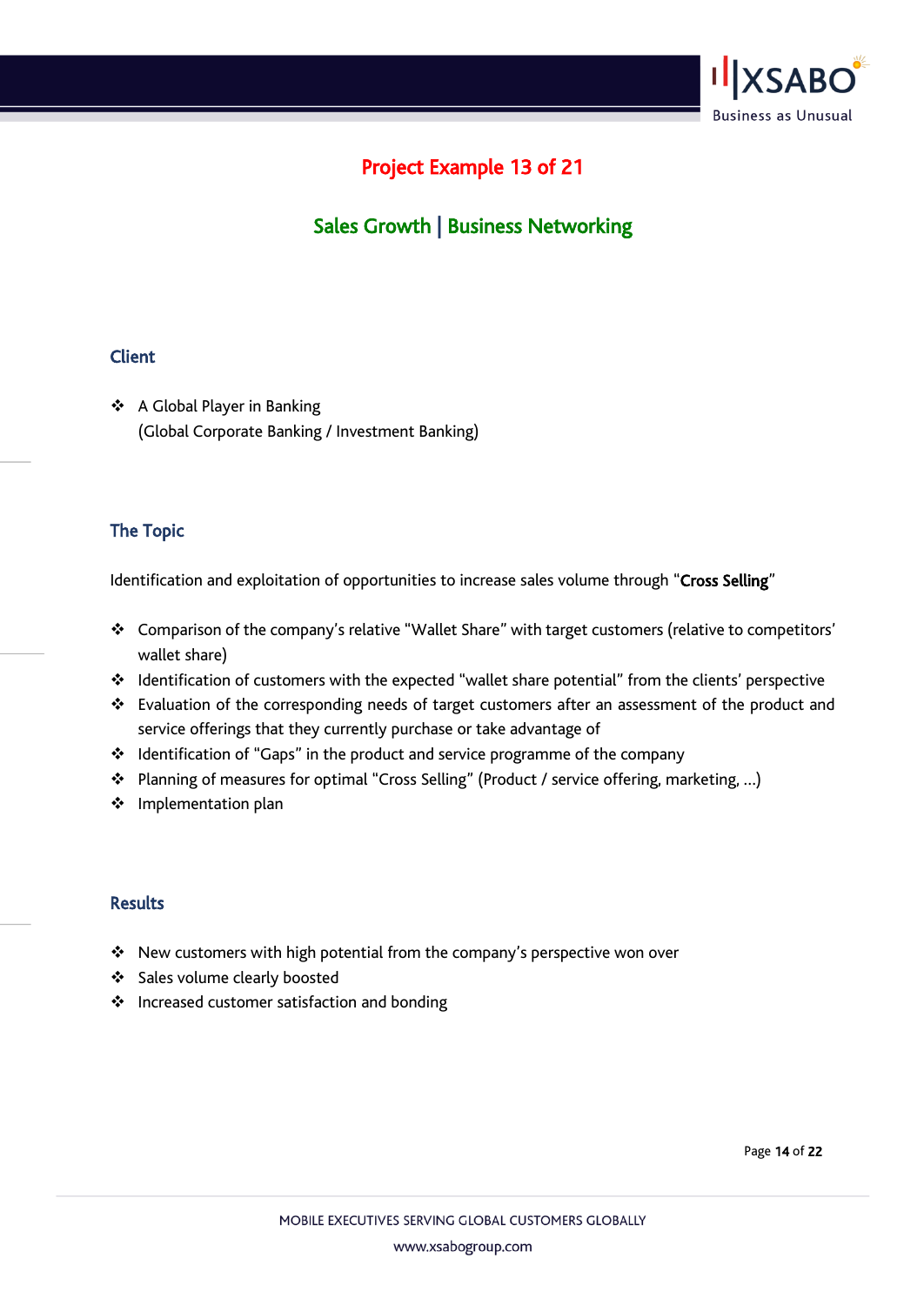

# Project Example 14 of 21

# Product and Brand Strategy | International Expansion

### The Client

❖ A Global Player in international banking (Global Corporate Banking)

### Topic

Further consolidation and optimisation of the product, brand and corporate image

- ❖ Assessment of market developments and competitive dynamics
- ❖ Brand analysis
	- **E** Brand Strategy (Portfolio strategy, positioning)
	- Brand Drivers (Product and/or service offering, communication, customer experience)
	- Brand Equity (Brand awareness, perception, preference, customer behaviour)
	- Brand Value (Price premium, sales volume, market share)
- ❖ Development of strategic concepts for superior brand management and continuous improvement
- ❖ Conception of an international marketing and communication plan for Western Europe and the "Emerging Markets"

### **Results**

- ❖ Brand and corporate values further developed and enhanced in the competitive environment
- ❖ Positioning strengthened through further differentiation in accordance with the corporate thinking of "Global Relationship Banking"
- ❖ Brand awareness and desired image consolidated further

Page 15 of 22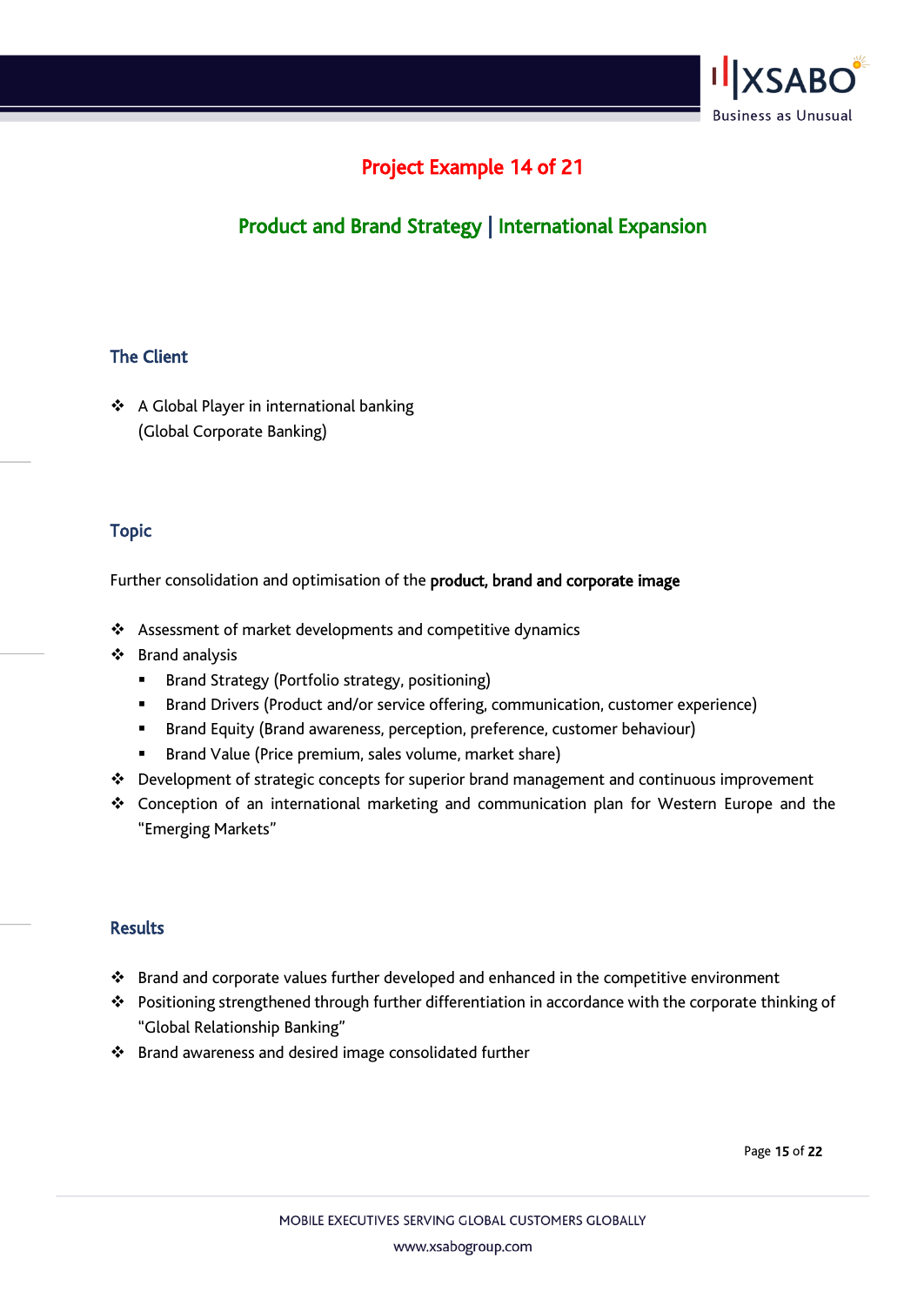

# Project Example 15 of 21

# Re-Positioning | International Expansion

### The Client

❖ Middle-sized company with ambitions of a wide presence in selected countries in "Euroland" (Fashion industry)

#### Topic

#### Repositioning in the marketplace

- ❖ Analysis of the current positioning
- ❖ Screening of the product and service portfolio
- ❖ Benchmarking / Competitive analysis
- ❖ Development of problem-solving scenarios for repositioning and corporate restructuring
- ❖ Determination of priorities for investment and disinvestment

- ❖ New positioning with a clear focus successfully recommended
- ❖ Portfolio optimised and core business strengthened
- ❖ Implementation plan presented and adopted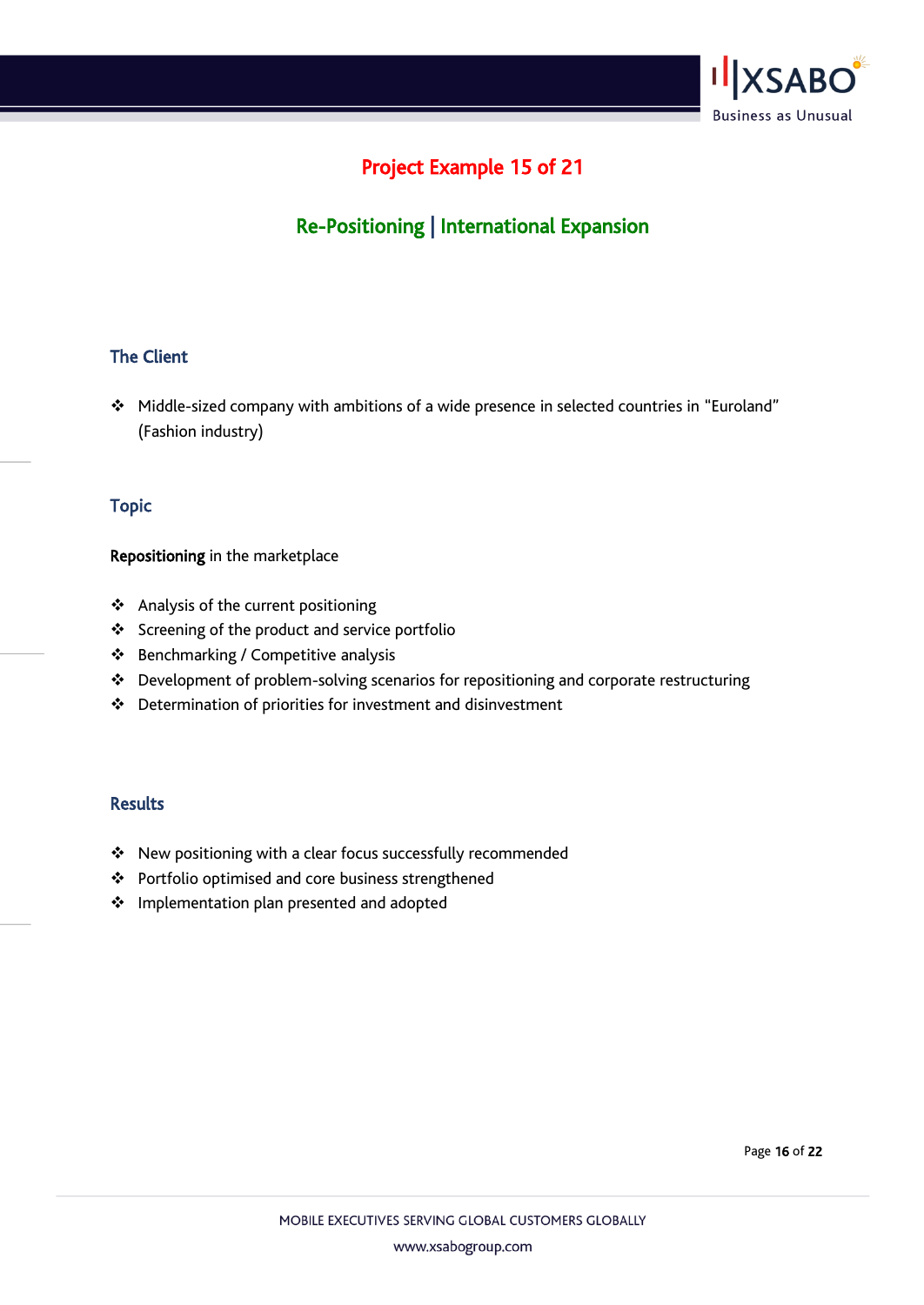

# Project Example 16 of 21

# Restructuring | Business Network Structuring

### The Client

❖ Legally independent subsidiary of a conglomerate (International Trade)

### Topic

#### Corporate Restructuring

- ❖ General analysis of the roots of existing problems
- ❖ Financial analysis (Revenues and costs, Cash flow, Capital structure)
- ❖ Analysis of operational activities (Key processes and structure, management / personnel)
- ❖ Strategy analysis (Product portfolio, markets / customers, competitors)
- ❖ Development of restructuring concept (Financials, strategy, operations and "Top-Down" improvement goals)
- ❖ Conception of restructuring plan (Integrated "Business Plan" with cornerstones for "Change and Activity Management" as well as "Bottom-up" Planning of restructuring measures)

#### Results

- "Quick Wins" (Costs down / sales up; cash raised) identified and implemented right at the beginning and during various stages of the project
- **■** Imminent collapse (bankruptcy) prevented
- Forward-looking strategy and corresponding measures for middle and long-term business success developed /identified and recommended

Page 17 of 22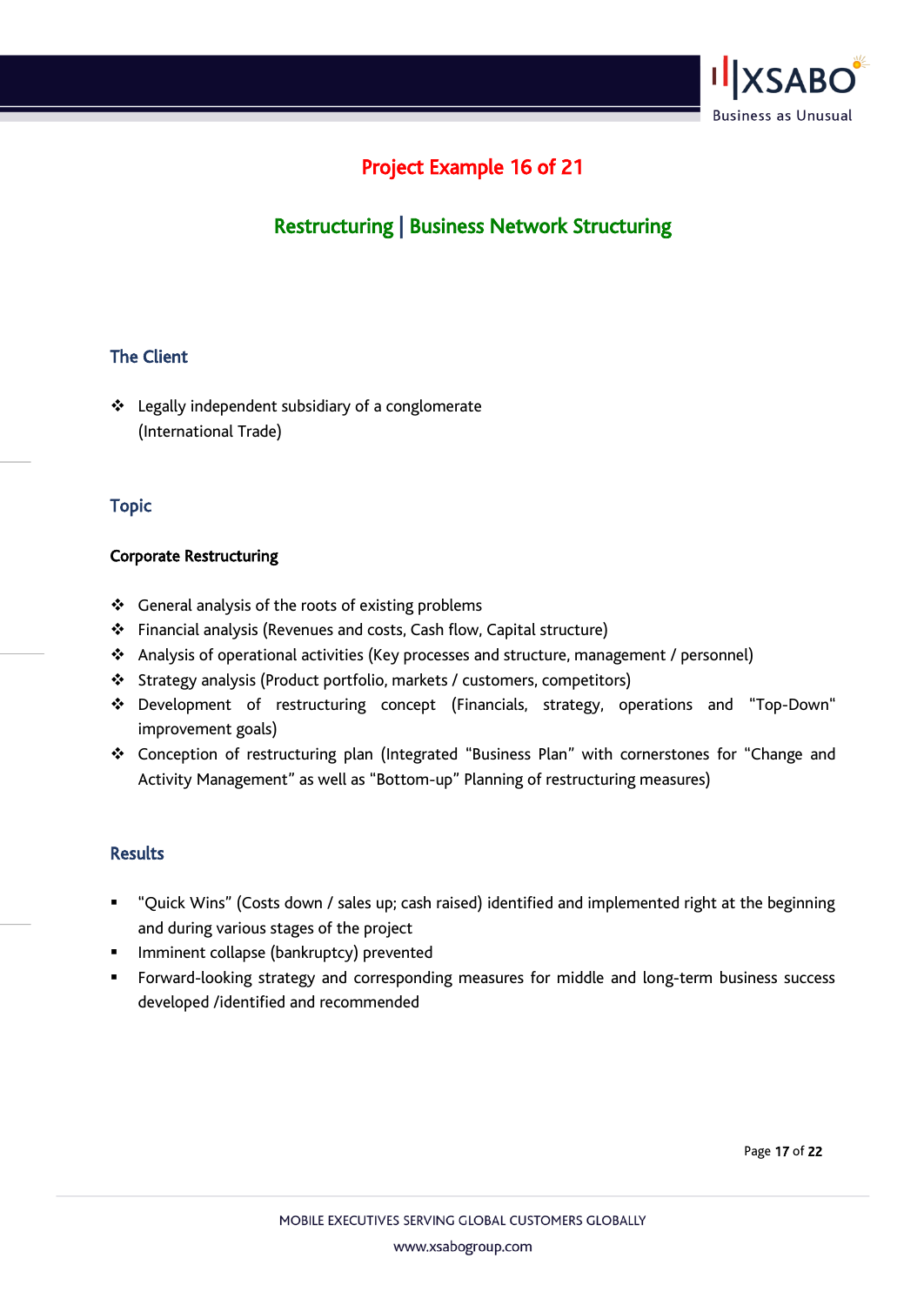

# Project Example 17 of 21

# International Market Research | International Expansion (Market Entry)

### Client

❖ A worldwide leading Swiss universal bank (Business Unit: "Private Banking")

### Topic

Market analysis (popular island) and development of the corresponding market entry strategy

- ❖ Assessment of market potential (Focus on rich Germans with residence in the target market permanently or during holidays)
	- Market situation and characteristics
	- Market volume and growth trends (General and per product group)
	- **EXECT:** First inputs for differentiation opportunities
- ❖ Analysis of competitors' strengths and weaknesses, taking "current players" as well as "potential newcomers" into account
- ❖ Derivation of strategic and operational implications
- ❖ Development market entry strategy with corresponding marketing and sales measures

- ❖ Strategic and operational measures recommended
- ❖ Marketing and sales plan developed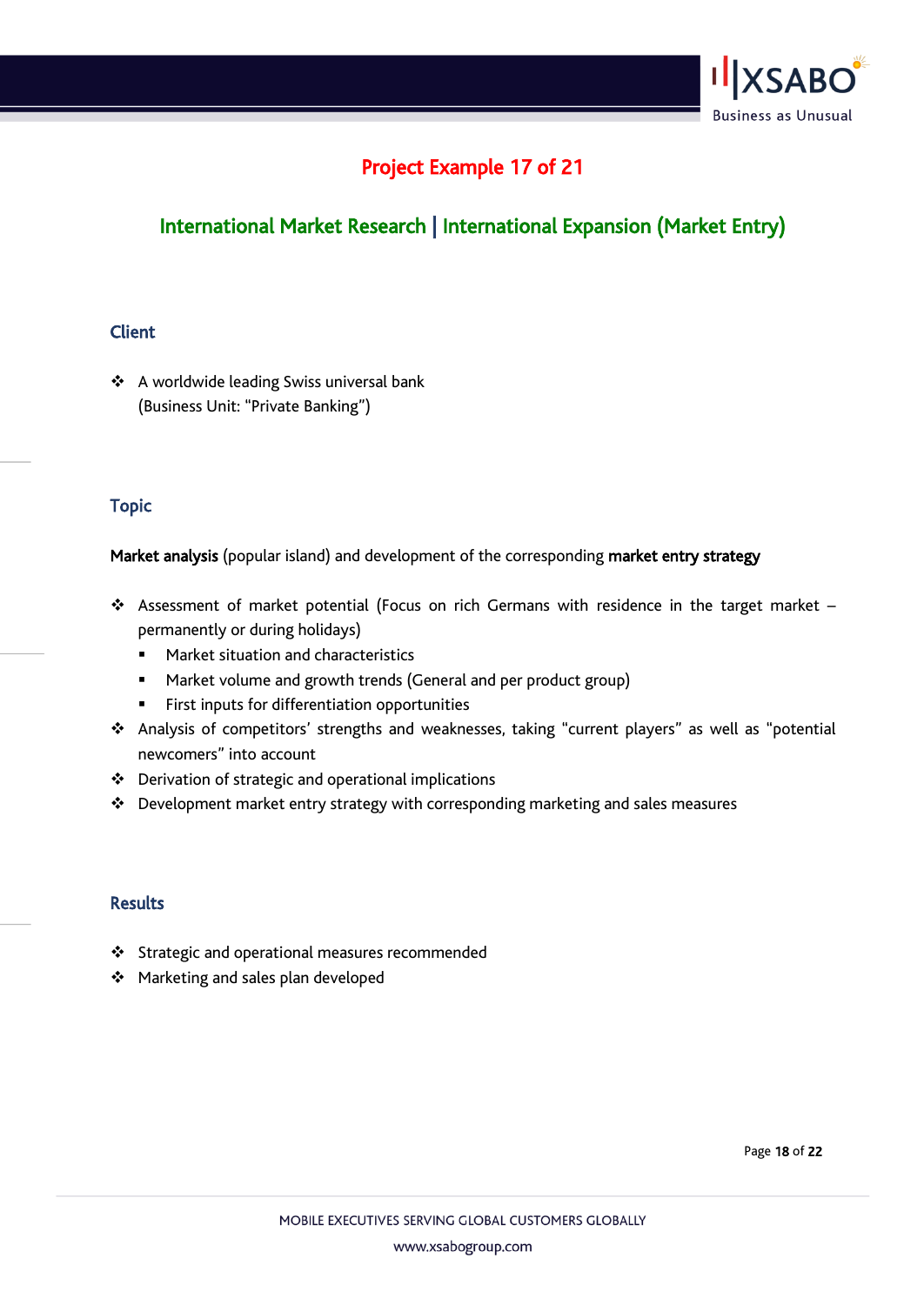

# Project Example 18 of 21

# International Pricing Strategy | International Expansion

### The Client

❖ A worldwide leading pharmaceutical company

### Topic

#### International Pricing Strategy

- ❖ Selection of countries and markets for the new product launch
- ❖ Carrying out of focus interviews with sales staff, marketing managers and the responsible board member (marketing and sales)
- ❖ Desk Research
- ❖ Expert interviews, including personal interviews with physicians
- ❖ Price Sensitivity Measurement / Conjoint Analysis
- ❖ Preparation and moderation of "Management Workshops" in selected countries and markets (before and after the analysis phase) as well as synthesis of the results
- ❖ "Fine-tuning" and consolidation of results from the above phases
- ❖ Determination of an international price corridor that takes the concerns and wishes of all countries and subsidiaries into account (Particularly challenging identification of THE optimal compromise)

#### **Results**

International pricing strategy developed and successfully implemented

Page 19 of 22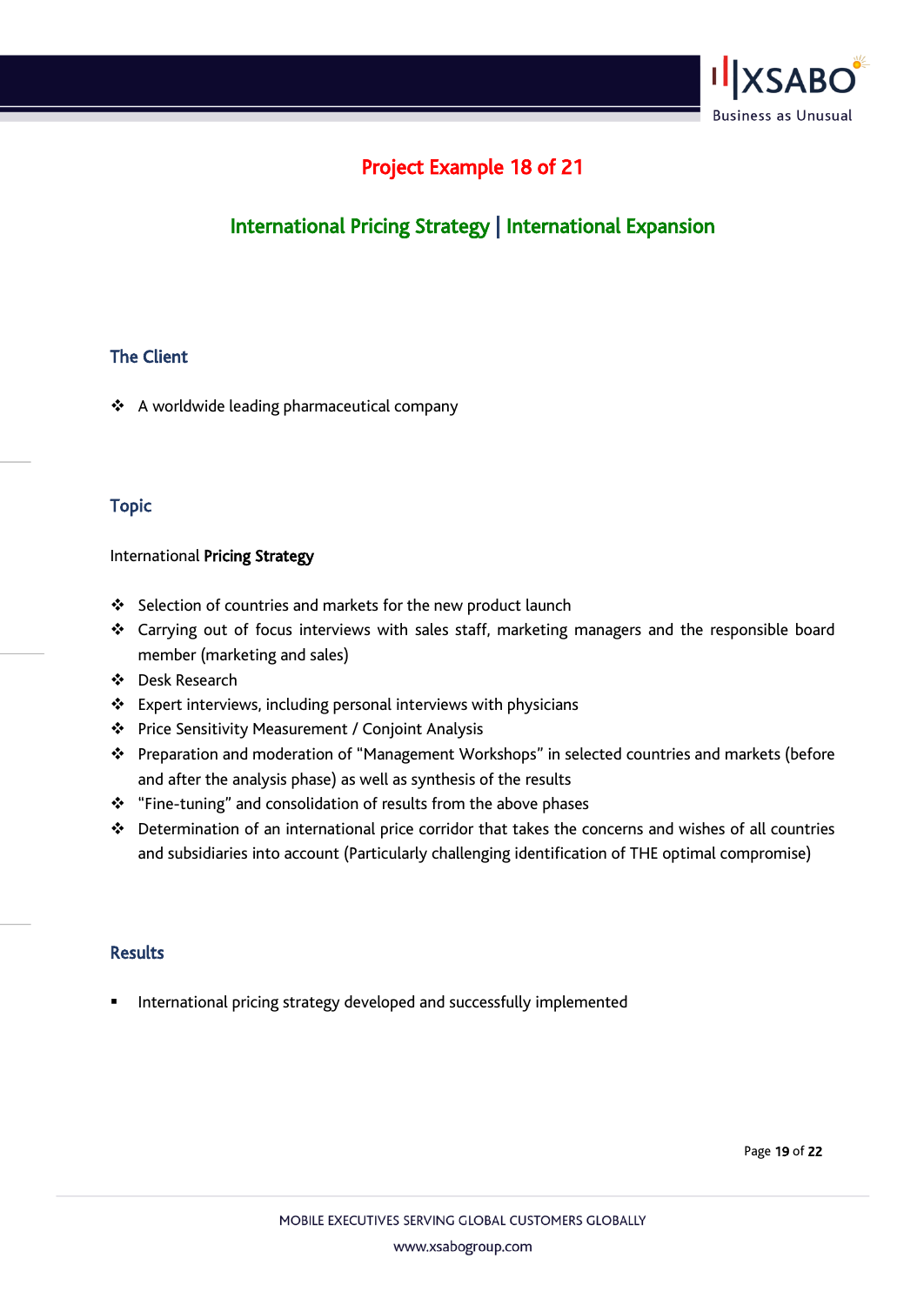

# Project Example 19 of 21

# Image Building / Marketing | Business Networking

### The Client

A leading pharmaceutical company with a presence in all regions and almost all countries of the world

#### Topic

Optimization of the communications strategy of the global head office against the background of three mergers and acquisitions, change in the corporate name and sustained bad press

- ❖ Preparation and carrying out of focus interviews with country heads and communications directors of subsidiaries in Western Europe, South America and the USA
- ❖ Analysis and systematic description of the Status quo
- ❖ Depiction of strategic and operational implications at the global, regional and country-specific levels
- ❖ Development of conceptional measures for the optimization and improvement of the communications strategy and corresponding policies for the corporate head office

#### Results

- ❖ The revised communications strategy was implemented at the head office and the organisational structure of subsidiaries reorganized accordingly
- ❖ Contradictory signals regarding corporate image and responsibility in the public eliminated
- ❖ Corporate image significantly improved

Page 20 of 22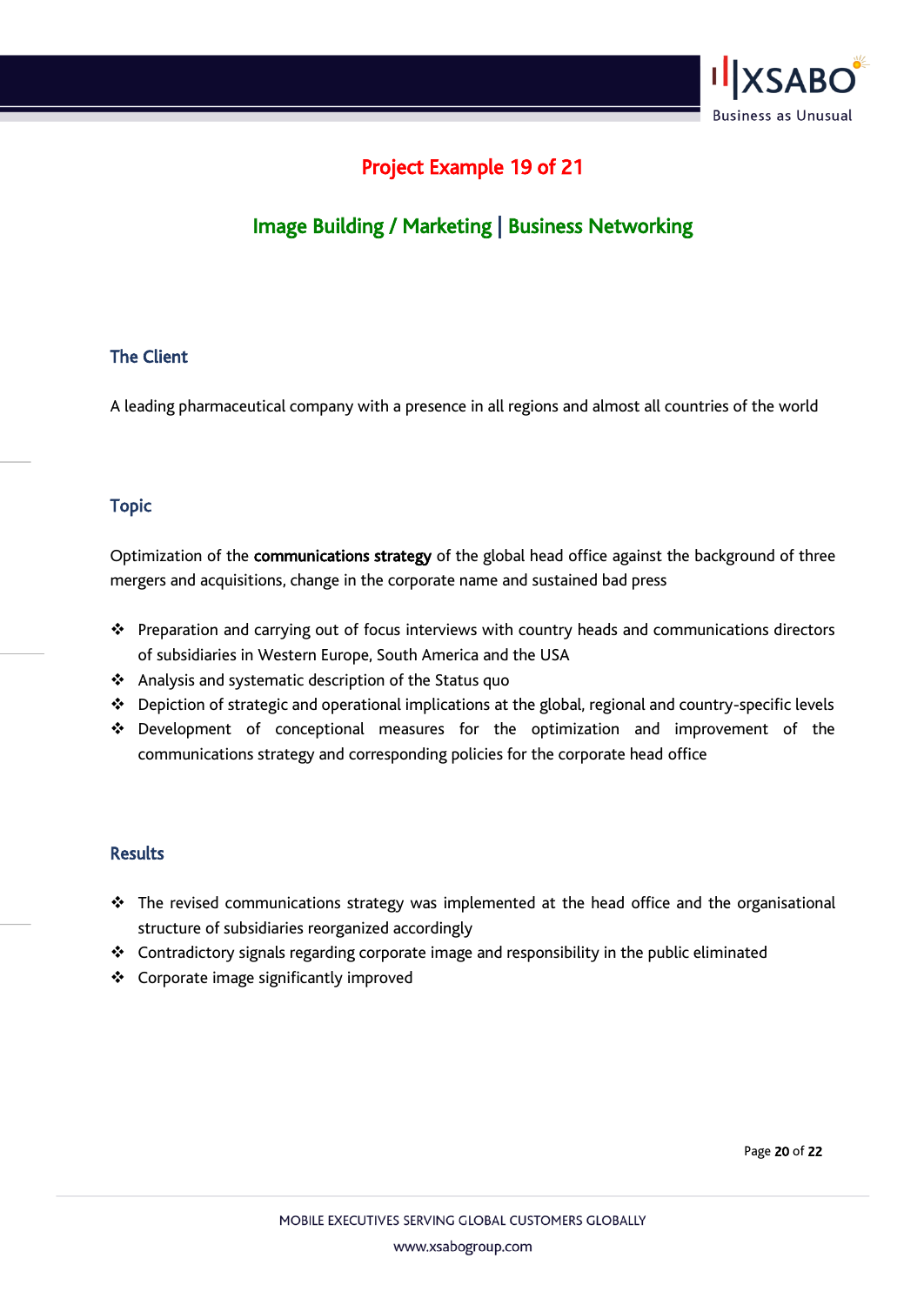

# Project Example 20 of 21

# New Business Integration | International Business

### The Client

❖ A Global Player in international banking (Corporate Banking)

### Topic

### Post Merger Integration (PMI)

- $\cdot \cdot$  Derivation of goals in accordance with the vision and strategy of the new organisation
- ❖ Preparation and moderation of "Brown Paper Workshops" and "Management Workshops" and synthesis of the results
- ❖ Development of conceptional measures for the realization of "Quick Wins" for staff as well as shareholders and other stakeholders
- ❖ Identification of concrete middle and long-term growth opportunities and synergies
- ❖ Development of the integration plan
- ❖ Definition and recommendation of the corresponding communication plan
- ❖ Determination of instruments for continuous monitoring and risk management
- ❖ Targeted support for implementation

#### **Results**

- Wide agreement among all parties achieved
- Excellent "Expectations Management"
- Solid orientation for all stakeholders, especially staff and shareholders
- Cultural differences overcame
- Successful exploitation of "Quick Wins," synergies and growth opportunities
- Balanced Scorecard introduced as management system in all project countries just as in the rest of the corporation (in several countries on all continents)

Page 21 of 22